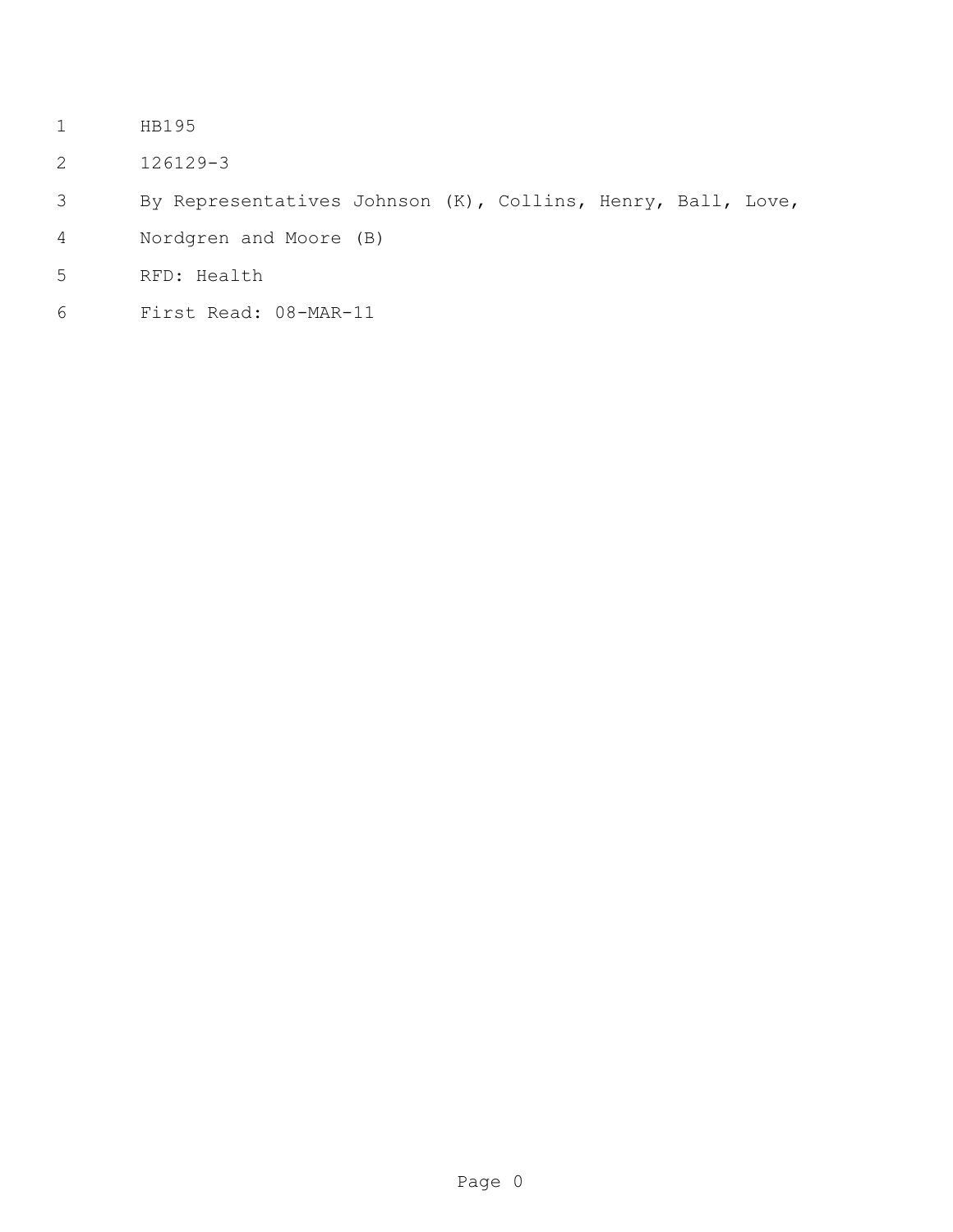HB195

ENROLLED, An Act,

 To reserve to the Legislature any regulation of the nutrition labeling of food that is a menu item in restaurants, food establishments, and vending machines; and to specify that the provision would not affect the federal regulation of nutrition labeling under existing federal law.

8 BE IT ENACTED BY THE LEGISLATURE OF ALABAMA:

 Section 1. (a) The subject matter of the regulation of nutrition labeling of food that is a menu item in 11 restaurants, retail food establishments, and vending machines is reserved to the Legislature and may be regulated only by an act of the Legislature of statewide application enacted after the effective date of this act.

 (b) This section shall not be interpreted as affecting in any manner the regulation of the nutrition labeling of food that is a menu item in restaurants, retail food establishments, and vending machines pursuant to the Federal Food, Drug, and Cosmetic Act, 21 U.S.C. 343(q)(5)(H).

 Section 2. All laws or parts of laws which conflict with this act are repealed.

 Section 3. This act shall become effective immediately following its passage and approval by the Governor, or its otherwise becoming law.